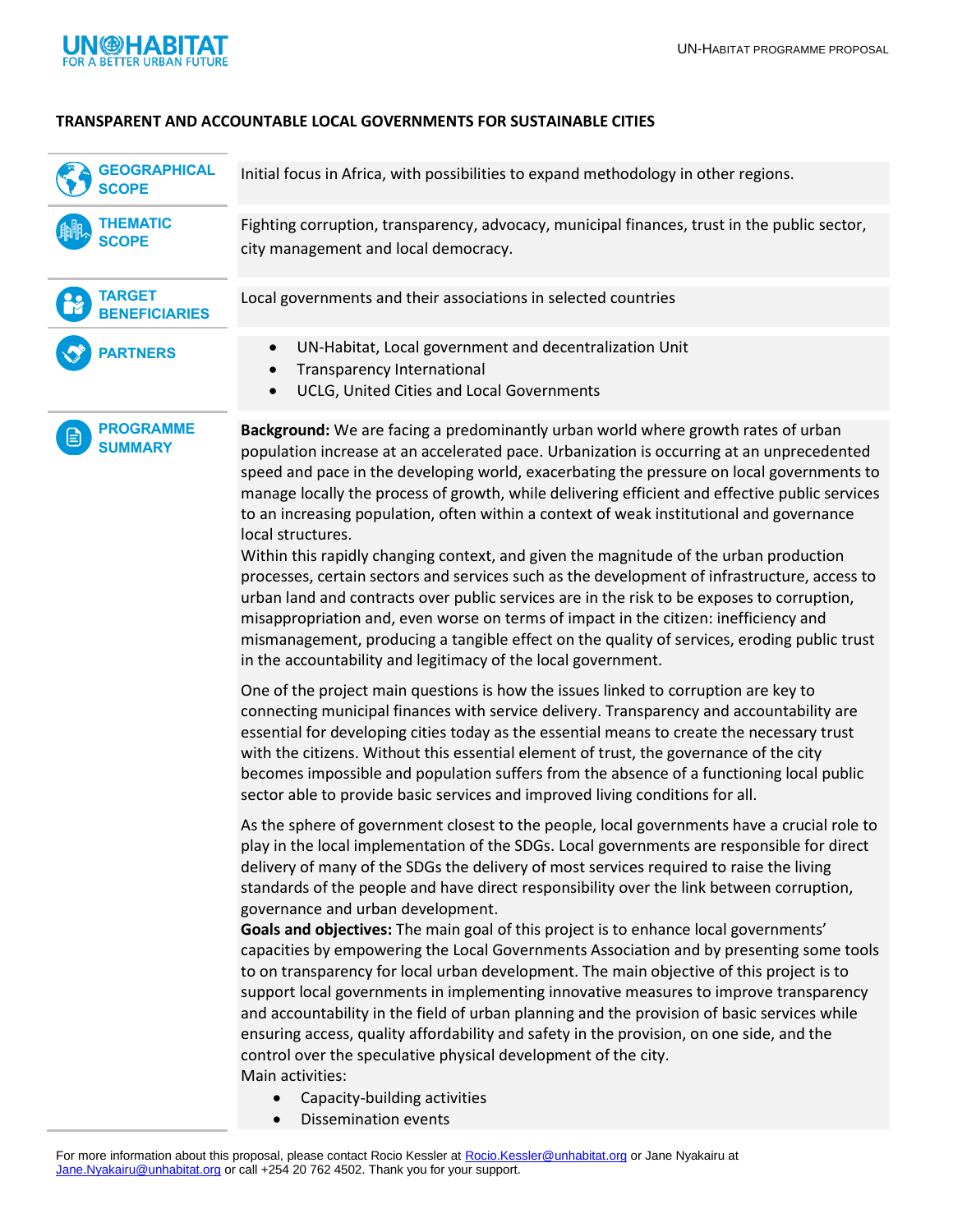

**UN-HABITAT ROLE**

## • Training activities

The United Nations Program for Human Settlements (UN-Habitat) and Transparency International (TI) will take advantage of its expertise, as well as, its long history of collaboration in the support to local governments in the development and implementation of mechanisms to deal with corruption and to foster transparency in municipal management.

Bearing in mind this work and in order to promote awareness rising and outreach strategies towards transparent urban development and its possible links with New Development Agenda 2030, the project will promote missions and participation in events organized by partners and networks to continuing partnerships and collaboration with local governments and their associations and other regional partners and stakeholders. In this way, the project will create scenarios to facilitate the dialogue between experts, representatives of national and local governments and other stakeholders for the production and management of knowledge and tools on transparency in urban development issues.

The project will foster the development of capacities in local governments to implement transparency initiatives for the delivery of robust and efficient urban development services. A long-term initiative (18-24 months) will take place by setting a specific focal point, called Anti-Corruption Urban Innovator, in close cooperation with national local government associations selected countries (up to 3, to be confirmed). The project will establish anticorruption antennas within the selected national associations of local government to act as focal point for testing innovative anti-corruption policies in selected sectors (land management, urban planning, public procurement, municipal finances and urban services). Focus will be put in the national local government associations to be able to reach the maximum of local governments in the country, including big cities and small towns, creating a permanent point of reference, providing capacity and advice on transparency in urban development issues to their members.

Also, the project will seek the development of two (2) applications to support and strengthen transparency in urban planning demonstrating how innovative approaches and tools can substantially improve urban governance and promote good service delivery to citizens. The implementation of SMART strategies for municipal management can be particularly valuable in territorial governance and planning, in the construction of a new city, or a new part of the city, new infrastructures can already be devised integrating SMART management. For municipalities in the developing world, the access to smart technologies can have huge benefits as, in a way, everything is still to be done and, if planned ahead, can make cities more environmentally friendly, cheaper to maintain and more accessible and transparent to their citizens.



The main outputs include:

- Advocacy on the importance of addressing corruption in urban development, conducted to improve knowledge and awareness of governments and stakeholders on issues related to transparency in local urban development.
- Network of partners advocating for the transparency in local urban development
- Transparency in local urban development mainstreamed through in different scenarios with joint partners and networks.
- Anti-Corruption Urban Innovator Advisory services and technical assistance
- Document for policy recommendations developed and shared